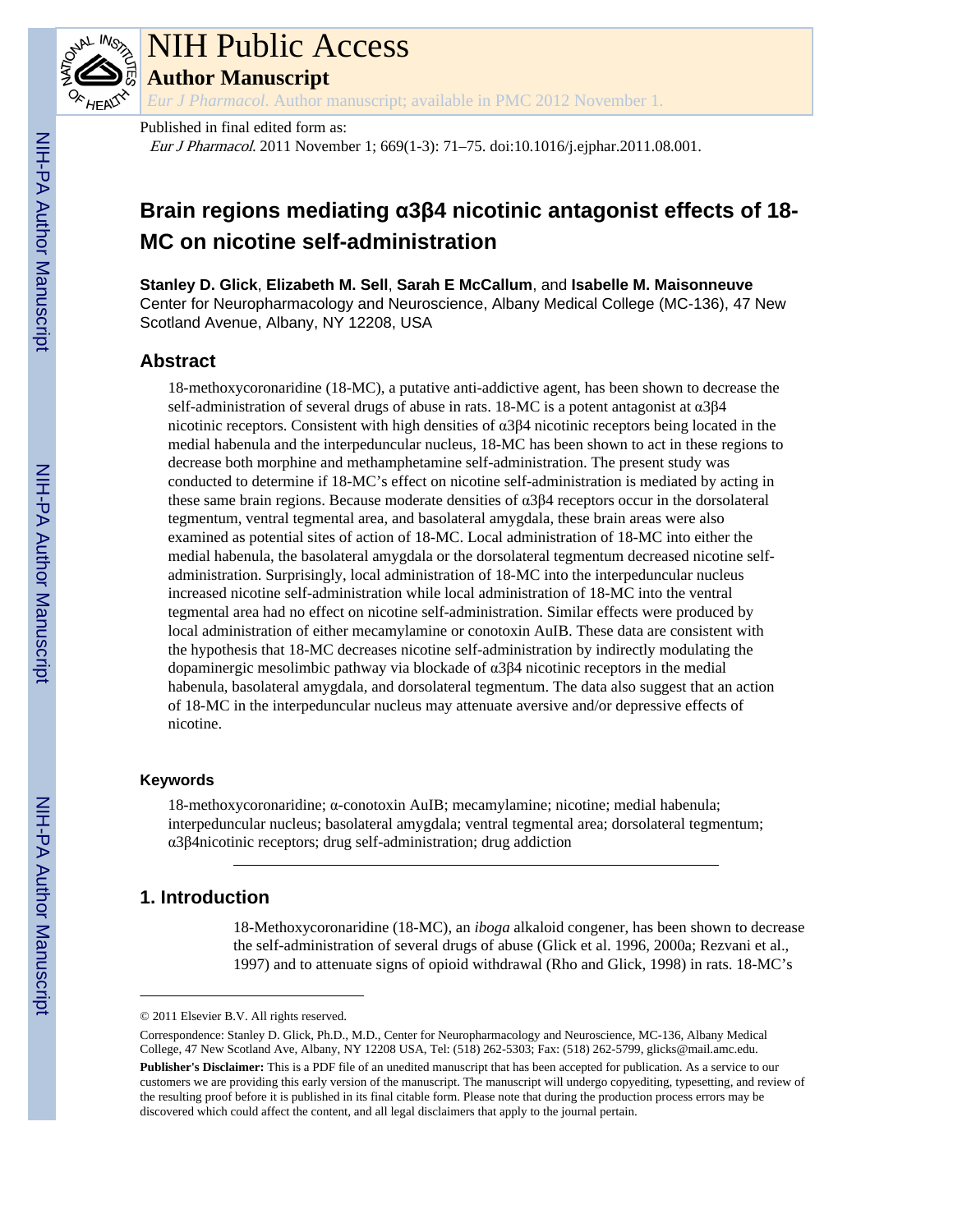anti-addictive properties appear to be attributable to selective antagonism of α3β4 nicotinic receptors (Glick et al., 2002a, 2002b; Pace et al., 2004), acting as a negative allosteric

Alpha3beta4 nicotinic receptors in the brain are localized in the medial habenula and interpeduncular nucleus and, to a lesser extent, in other brain regions such as the ventral tegmental area (e.g., Klink et al., 2001; Quick et al., 1999), the dorsolateral tegmentum and the basolateral amygdala; Perry et al., 2002; Zhu et al., 2005). For nearly three decades it has been known that the habenulo-interpeduncular pathway is involved in reward mechanisms, either directly (e.g., Sutherland and Nakajima, 1981; Rompre and Miliaressis, 1985; Blander and Wise, 1989; Vachon and Miliaressis, 1992) or indirectly by modulating the dopaminergic mesolimbic system (Sutherland and Nakajima, 1981; Nishikawa et al., 1986). In view of 18-MC's α3β4 nicotinic antagonist action, we hypothesized that the habenulointerpeduncular pathway might mediate 18-MC's putative anti-addictive properties. Consistent with this hypothesis, we subsequently found that local administration of 18-MC into either the medial habenula or interpeduncular nucleus decreased both morphine (Glick et al., 2006) and methamphetamine (Glick et al., 2008) self-administration in rats. In the present study, we have sought to determine if locally administered 18-MC also affects the self-administration of nicotine. The ventral tegmental area, the basolateral amygdala, and the dorsolateral tegmentum were also included as potential sites of action since each of these areas is involved in reward mechanisms and each has at least low or moderate densities of α3β4 nicotinic receptors. Lastly, as a means of confirming 18-MC's nicotinic antagonist effects, two other agents (mecamylamine and α-conotoxin AuIB) that block  $\alpha$ 3β4 nicotinic receptors were tested as well.

modulator that stabilizes the ligand bound, desensitized state of the receptor (Pace et al.,

# **2. Materials and Methods**

2003; Yuan et al., 2007).

#### **2.1 Treatment Drugs**

Treatment drugs included 18-methoxycoronaridine hydrochloride (1–20 μg; Albany Molecular Research, Inc., Albany, NY and Obiter Research, LLC, Champaign, IL), mecamylamine hydrochloride (10 μg; Sigma/RBI, St. Louis, MO), and α-conotoxin AuIB (25 pmol; generously provided bv Dr. J. Michael McIntosh, University of Utah). All treatments were injected intracerebrally immediately before behavioral testing; dosages of all treatments were in the same range as those used in previous studies of morphine and methamphetamine self-administration (Glick et al., 2006, 2008).

#### **2.2 Animals**

Naïve female Long-Evans derived rats (250 g; Charles River, NY), housed individually, were maintained on a normal 12 h light cycle (lights on at 7:00 a.m., lights off at 7:00 p.m.). Female rats were used in part because female rats grow at a much lower rate than males and are less likely to outgrow their intravenous cannulas; also, while females are usually more sensitive than males to the rewarding effect of nicotine, there appears to be no effect of the estrous cycle on fixed ratio self-administration of nicotine (e.g., Donny et al., 2000). For all experiments, the "Guide for the Care and Use of Laboratory Animals" (National Academy of Sciences, 1996) was followed.

#### **2.3 Self-administration procedure**

The intravenous self-administration procedure has been described previously (e.g., Glick et al., 1996, 2000a). Briefly, responses on either of two levers (mounted 15 cm apart on the front wall of each operant test cage) were recorded on an IBM compatible computer with a Med Associates, Inc. interface. The intravenous self-administration system consisted of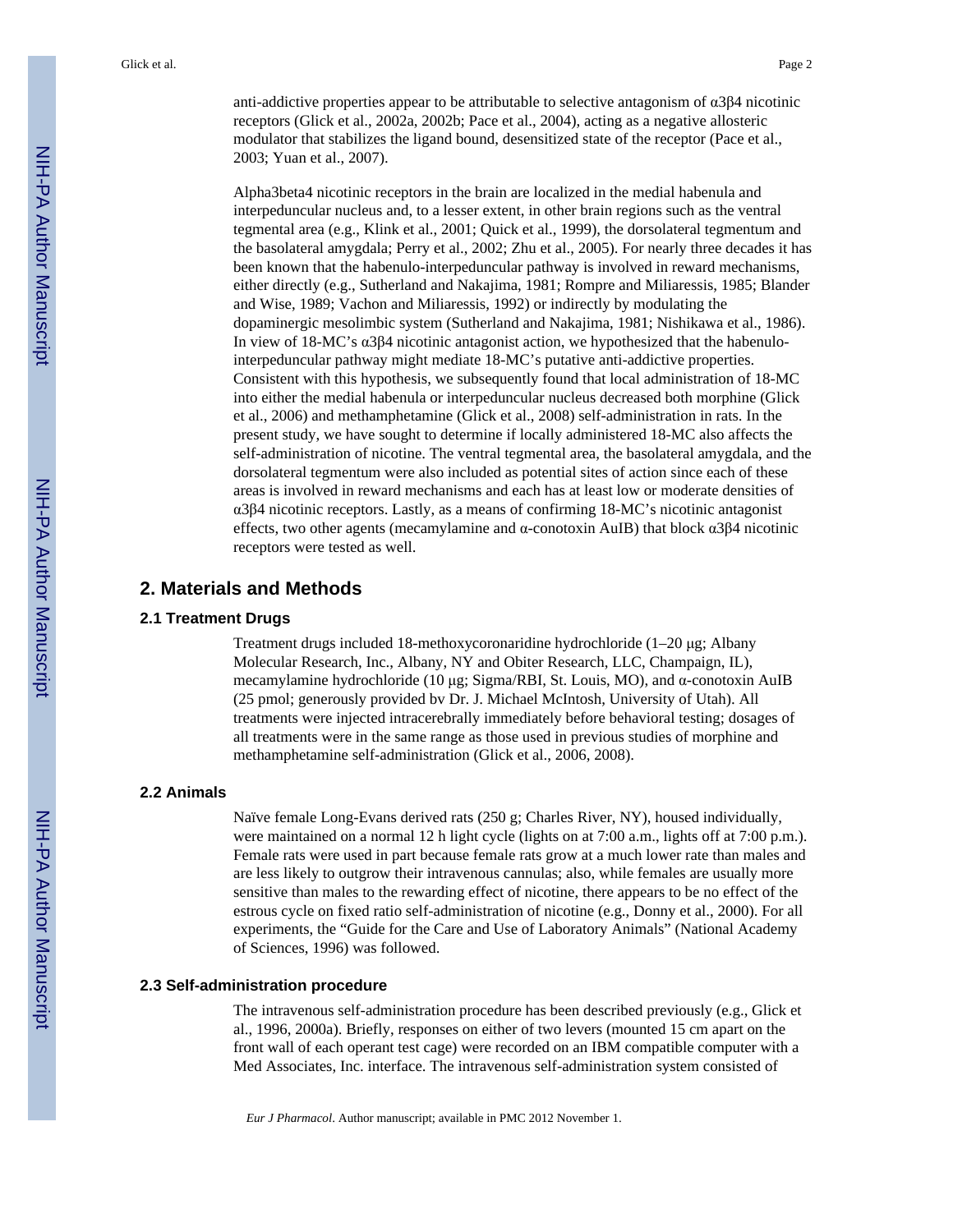being water deprived for 23 hours; water (as well as food) was provided *ad libitum* thereafter. Cannulas were then implanted in the external jugular vein according to procedures described by Weeks (1972). Self-administration testing began with a 16-h nocturnal session followed by daily 1-h sessions, 5 days (Monday-Friday) a week. A leverpress response produced a 50 μl infusion of drug solution (0.02 mg of nicotine hydrogen bitartrate) in about 1 s. Since all rats generally weighed  $250\pm 20$  g, each response delivered approximately 0.08 mg/kg of nicotine (0.028 mg/kg free base). Surgery to implant cannulae for intracerebral drug administration was performed when baseline self-administration rates stabilized  $(\pm 20\%$  variation from one day to the next across 5 days), usually after 2 weeks of testing. Each rat typically received two or three different treatments spaced at least one week apart.

#### **2.4 Intracerebral Drug Administration**

Rats were anesthetized with sodium pentobarbital (50 mg/kg, i.p.) and secured in a stereotaxic instrument. A midline incision was made, the bone was exposed, and bilateral holes for the microinjection guide cannulae were drilled. Microinjection guide cannulae (22 gauge; Plastics One, Roanoke, VA, USA) were lowered into place such that, when inserted, the tips of injectors would be located in the medial habenula or interpeduncular nucleus. The coordinates for the medial habenula and interpeduncular nucleus injections were, respectively, as follows: AP −4.2 mm, ML ±2.9 mm, DV −5.0 mm, using a 24° angle; AP −6.3, ML ±2.6 mm, DV −8.7 mm, using a 15° angle (Paxinos and Watson, 1986). Some injections were also made into the ventral tegmental area, basolateral amygdala and dorsolateral tegmentum; coordinates were, respectively, as follows: AP −6.0 mm, ML  $\pm$  2.6 mm, DV −8.0 mm, using a 14° angle; AP −2.2 mm, ML ± 4.8 mm, DV −6.0 mm, using a 0° angle; AP −7.8 mm, ML  $\pm$  3.5 mm, DV −6.7 mm, using a 14 $^{\circ}$  angle. The microinjection guide cannulae were permanently secured with stainless steel screws and cranioplastic cement. Rats were allowed to recover for approximately 24 hours before resuming selfadministration testing. Intracerebral injections were made with the use of microsyringe (Hamilton; Reno, Nevada). Treatment drugs (or vehicle) were administered in a volume of 1 μl over 1 minute to prevent backflow through the microinjection guide; the injection cannula (26 gauge) was kept in place for an additional minute after drug infusion. All intracerebral injections were made bilaterally, immediately before starting a self-administration session.

Upon completion of an experiment, rats were sacrificed, and their brains were removed, frozen, and sliced (40 μm sections) in a cryostat. All sections containing a cannula track were traced and the locus of each track was mapped. The anterior-posterior extent was determined by making a composite of the drawings in which the track was present and referencing its full extent to the position of neuroanatomical landmarks. Intracerebral injection placements were verified without knowledge of the behavioral data.

# **2.5 Statistical Analysis**

Statistical analyses of 18-MC effects initially employed one way analyses of variance across doses, separately for each brain region (e.g., effect of interpeduncular 18-MC on nicotine self-administration; subsequently, paired t-tests were employed to compare effects at individual doses with each animal's baseline performance. Only the latter analyses were conducted for assessing the effects of mecamylamine and α-conotoxin AuIB as only single dosages of these agents were tested. The outcomes of the analyses of variance are reported in the text of the results section while the outcomes of the paired t-tests are included in the figure and table legends.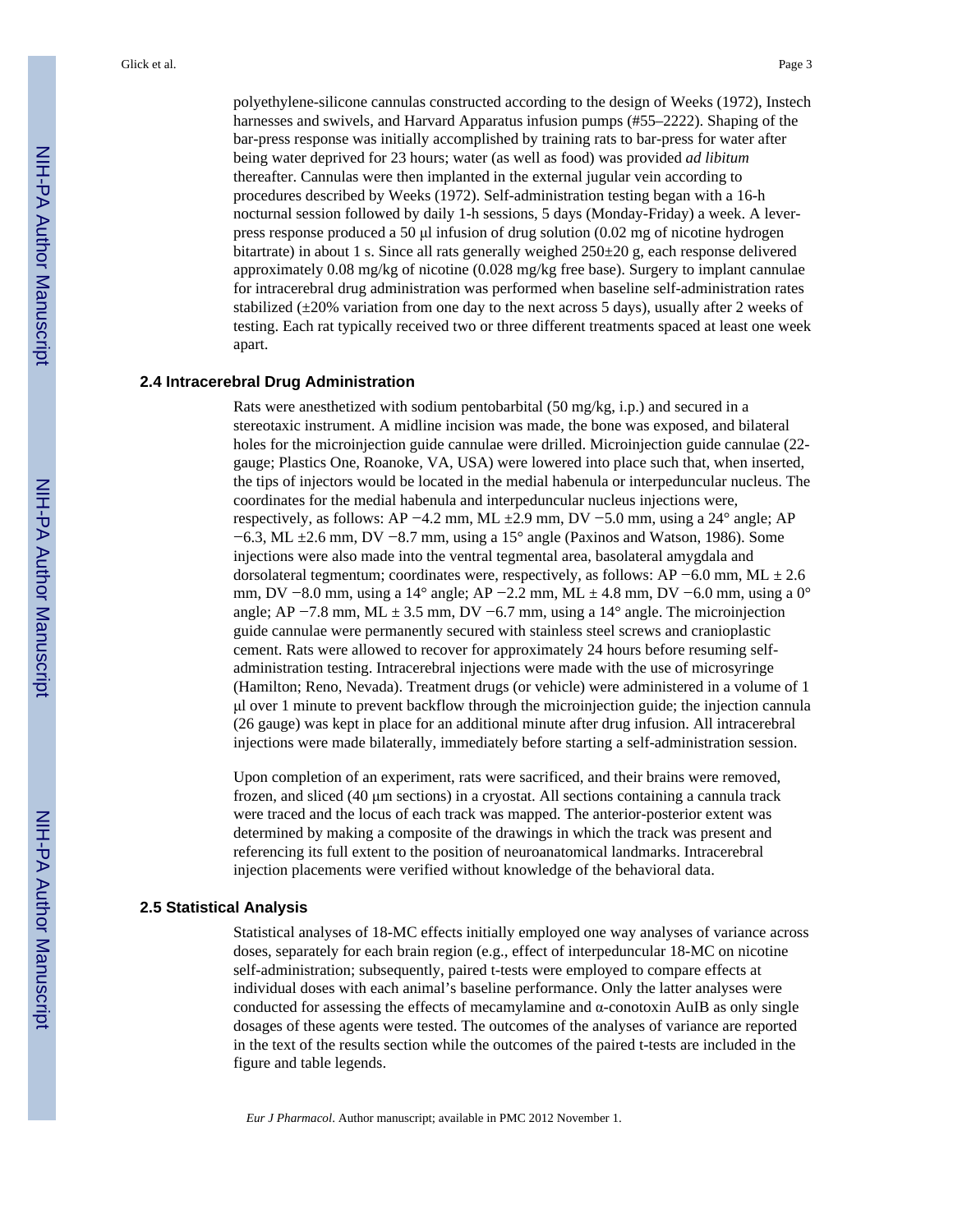# **3. Results**

Figure 1 shows the effects of local administration of 18-MC into the medial habenula and interpeduncular nucleus on nicotine self-administration. Infusion of 18-MC into the medial habenula decreased nicotine self-administration  $[F(4,36)=3.06, P<0.05]$ , while infusion of 18-MC into the interpeduncular nucleus increased nicotine self-administration [F (4,28)= 2.78, P<0.05]. The dose-response function was non-monotonic in both cases, with the highest dosage (20 μg) having no effect in either site.

Figure 2 shows the effects of local administration of 18-MC into the ventral tegmental area, basolateral amygdala, and dorsolateral tegmentum. Infusion of 18-MC into the ventral tegmental area had no effect on nicotine self-administration, while infusion of 18-MC into either the basolateral amygdala or dorsolateral tegmentum decreased nicotine selfadministration [basolateral amygdala: F (4,27)= 3.27, P<0.05; dorsolateral tegmentum: F  $(4.29) = 2.72$ , P<0.05]. With regard to decreasing nicotine self-administration, 18-MC appeared to be most potent in the medial habenula (Figure 1) and least potent in the dorsolateral tegmentum: 1 μg had a significant effect in the medial habenula while 5 μg was required to produce a significant effect in the basolateral amygdala and 10 μg was required to produce a significant effect in the dorsolateral tegmentum. However, unlike the medial habenula and interpeduncular nucleus, the highest dosage (20 μg) of 18-MC still had significant effects in both the basolateral amygdala and dorsolateral tegmentum.

Table 1 shows the effects of locally administered mecamylamine (10  $\mu$ g) and  $\alpha$ -conotoxin AuIB (25 pmol). Both agents significantly increased nicotine self-administration when infused into the interpeduncular nucleus and decreased nicotine self-administration when infused into the medial habenula, basolateral amygdala or dorsolateral tegmentum. Neither agent had any effect when infused into the ventral tegmental area.

# **4. Discussion**

Previous work has indicated that 18-MC appears to act in three circuits that potentially modulate the dopaminergic mesolimbic pathway: medial habenula-interpeduncular nucleus, basolateral amygdala-nucleus accumbens, and dorsolateral tegmentum-ventral tegmental area (Glick et al., 2006, 2008; Maisonneuve and Glick, 2003). The importance of each pathway for the actions of 18-MC appears to vary with the particular reward, i.e., whether it be morphine, methamphetamine, nicotine or sucrose. Thus the basolateral amygdala is apparently much less important for opioid reward (Olmstead and Franklin, 1997; Alderson et al., 2000) than for stimulant reward (Hiroi and White, 1991; Whitelaw et al., 1996) or sucrose reward (Everitt et al., 1991), consistent with data from this laboratory indicating that infusion of 18-MC into the basolateral amygdala has no effect on morphine selfadministration but decreases methamphetamine (Glick et al., 2008), nicotine (present study), and sucrose self-administration (Glick et al., 2008). In the present study, infusion of 18-MC into the dorsolateral tegmentum (which includes the pedunculopontine nucleus) decreased nicotine self-administration; previously, such infusions were found to have no effect on morphine or methamphetamine self-administration while decreasing responding for sucrose (Glick et al., 2008). Other studies have also strongly implicated the dorsolateral tegmentum in the mediation of nicotine's rewarding effect (e.g., Lanca et al., 2000; Corrigall et al., 2001; Laviolette et al., 2002; Ishibashi et al., 2009) as well as in sucrose reward (Ainge et al., 2006).

Certainly the most surprising result of this study was that infusion of 18-MC into the interpeduncular nucleus increased nicotine self-administration while infusion of 18-MC into the medial habenula decreased nicotine self-administration. There are several potential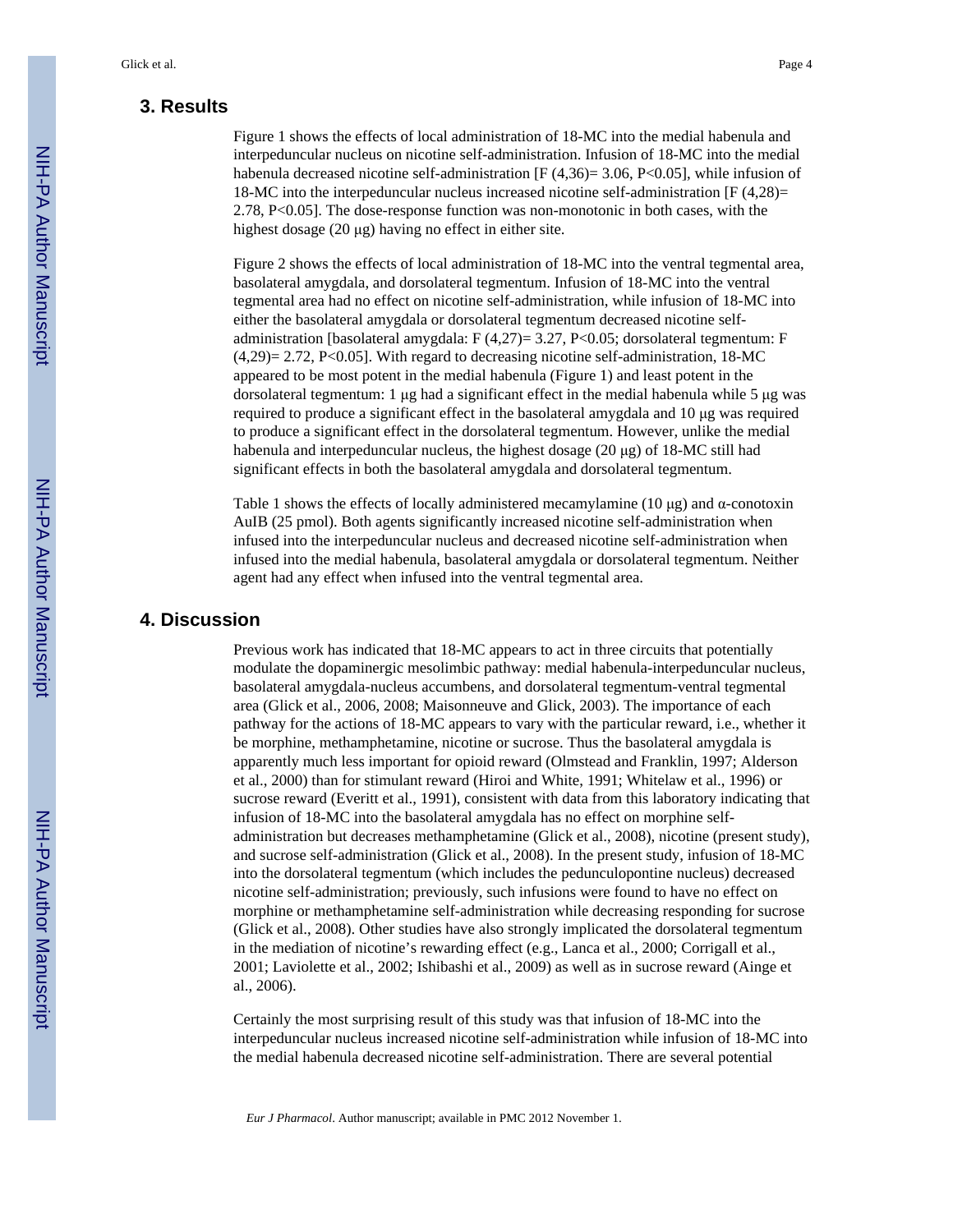reasons why such different results were observed in these two regions. The habenulointerpeduncular system has been long considered an alternate reward pathway in the brain, due to its direct and indirect connections to the mesolimbic dopamine pathway (Nishikawa et al., 1986). A neighboring structure, the lateral habenula, has emerged as a region processing negative motivational information; it projects to the ventral tegmental area via the rostromedial mesopontine tegmental nucleus (Jhou et al., 2009; Balcita-Pedicino et al., 2011) and inhibits dopamine neurons (Christoph et al., 1986; Ji and Shepard, 2007; Matsumoto and Hikosaka, 2007). In the present study, nicotine might have acted in the medial habenula to inhibit the lateral habenula, consistent with the asymmetrical connection between the medial and lateral habenular nuclei (Kim and Chang, 2005). Thus nicotine reward may in part be mediated by inhibition of an inhibitory input from the lateral habenula to the ventral tegmental area, and infusion of 18-MC into the medial habenula would, as observed, decrease nicotine self-administration.

As noted above, the increase in nicotine self-administration that occurred when 18-MC was administered into the interpeduncular nucleus was unexpected. However, these results are consistent with a recent study demonstrating that either genetic deletion of the  $\alpha$ 5 subunit, or inactivation of this region using lidocaine increases nicotine self-administration (Fowler et al., 2011). Fowler and colleagues have speculated that inactivation of the interpeduncular nucleus interrupts nicotine-stimulated glutamatergic transmission, and disrupts inhibitory motivational signals in this region, thereby increasing nicotine self-administration (Fowler et al., 2011). It is possible that, in the interpeduncular nucleus,  $\alpha$ 3β4 blockade may have a similar effect. From previous reports it is clear that nicotine does not have rewarding effects when administered directly into the interpeduncular nucleus; rather it induces sedation (Hentall et al., 1992), hypoactivity (Hentall et al., 1995), and aversion (Shoaib and Stolerman, 1995) rather than reward (Ikemoto et al., 2006). These effects of nicotine, as well as the present effect of 18-MC, could be mediated by projections from the inteperduncular nucleus to the serotonin-containing medial and dorsal raphe nuclei (Groenewegen et al., 1986). Consistent with serotoninergic mediation, ketanserin, a 5-HT2 serotonin receptor antagonist, has been reported to decrease nicotine self-administration in rats (Levin et al., 2008).

The effects of mecamylamine and  $\alpha$ -conotoxin AuIB were comparable to those of 18-MC in all brain regions examined. These results are therefore consistent with the premise that 18- MC's primary mode of action is to block α3β4 nicotinic receptors (Glick et al., 2002a; Pace et al., 2004). While mecamylamine blocks all nicotinic receptor subtypes and has some selectivity for the  $\alpha$ 3 $\beta$ 4 subtype (Papke et al., 2001),  $\alpha$ -conotoxin AuIB is a specific antagonist of α3β4 nicotinic receptors (Luo et al., 1998).

The dose-effect relationship for 18-MC was non-monotonic in the medial habenula and interpeduncular nucleus; similar results were observed previously on morphine, methamphetamine and sucrose self-administration (Glick et al., 2006, 2008). The lack of effect of higher doses suggests that 18-MC has an opposing but less potent action at another receptor, i.e., possibly at the 5-HT3 serotonin or M1 muscarinic receptor (Glick et al., 2000b; Glick et al., 2002a). Curiously, in the dorsolateral tegmentum and basolateral amygdala, 18-MC was still effective at the highest dosage (20 μg), suggesting that 18-MC's action at a secondary site was less important in these brain areas. When infused into the ventral tegmental area, 18-MC had no effect on nicotine self-administration. Aside from showing that 18-MC does not directly influence the ascending mesolimbic pathway, this lack of effect is important in that it rules out the possibility that, when injected into the interpeduncular nucleus, 18-MC might have diffused to the ventral tegmental area to produce its effect.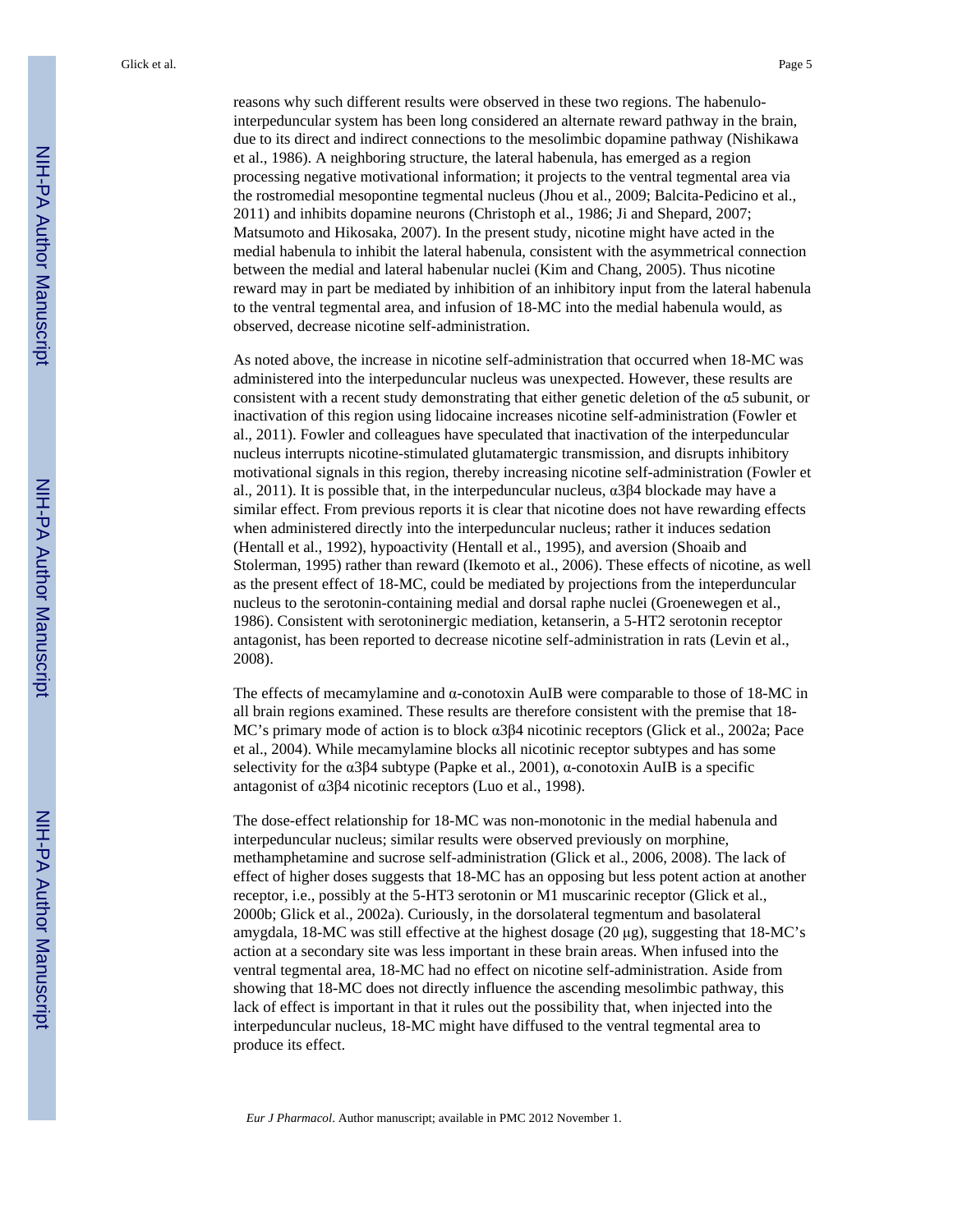Glick et al. Page 6

As discussed previously (Glick et al., 2008), how 18-MC alters the interactions between each of the circuits noted above and the mesolimbic pathway may depend on the activity of these pathways and on how drugs of abuse exert their effects; that is, an action of 18-MC in each of these circuits may modulate rather than simply inhibit the activity of the mesolimbic pathway. As also noted previously, one modulatory mechanism common to all of these circuits might involve acetylcholine-induced activation of GABAergic neurotransmission (e.g., Zhu and Chiapinelli, 1999; Dani and Bertrand, 2007). Acetylcholine appears to preferentially activate presynaptic α3β4 receptors on GABA neurons, releasing GABA (Lena et al., 1993; Zhu et al., 2005). 18-MC should promote desensitization of these receptors (Pace et al., 2004; Yuan et al., 2007) and reduce an inhibitory GABAergic influence, thereby altering the output of these circuits and their influence on mesolimbic responses involved in reward. There are several routes, both direct and indirect, by which mesolimbic activity could be altered by each of the circuits (now potentially four of them) affected by 18-MC. The specific connections involved in these routes have been reviewed previously (Maisonneuve and Glick, 2003; Glick et al., 2008).

In summary, along with other data from this laboratory (Glick et al., 2006, 2008; Taraschenko et al., 2007), the present data indicate that 18-MC acts in one or more of four circuits to decrease drug (morphine, methamphetamine, nicotine) and sucrose selfadministration. Exactly which circuits mediate the effects of 18-MC appears to be specific to each reward. In each instance, however, 18-MC appears to indirectly dampen dopaminergic mesolimbic activity by antagonizing  $\alpha$ 3 $\beta$ 4 nicotinic receptors in a related brain area.

# **Acknowledgments**

This study was supported by NIDA grant DA 016283. We wish to thank Dr. J. Michael McIntosh for providing the α-conotoxin AuIB.

# **References**

- 1. Ainge JA, Keating GL, Latimer MP, Winn P. The pedunculopontine tegmental nucleus and responding for sucrose reward. Behav Neurosci. 2006; 120:563–570. [PubMed: 16768608]
- 2. Alderson HL, Robbins TW, Everitt BJ. The effects of excitotoxic lesions of the basolateral amygdala on the acquisition of heroin-seeking behaviour in rats. Psychopharmacology. 2000; 153:111–119. [PubMed: 11255921]
- 3. Balcita-Pedicino JJ, Omelchenko N, Berll R, Sesack S. The inhibitory influence of the lateral habenula on midbrain dopamine cells: ultrastructural evidence for indirect mediation via the rostromedial mesopontine tegmental nucleus. J Comp Neurol. 2011; 519:1143–1164. [PubMed: 21344406]
- 4. Blander A, Wise RA. Anatomical mapping of brain stimulation reward sites in The anterior hypothalamic area: special attention to the stria medullaris. Brain Res. 1989; 483:12–16. [PubMed: 2706499]
- 5. Christoph GR, Leonzio RJ, Wilcox KS. Stimulation of the lateral habenula inhibits dopaminecontaining neurons in the substantia nigra and ventral tegmental area of the rat. J Neurosci. 1986; 6:613–619. [PubMed: 3958786]
- 6. Corrigall WA, Coen KM, Zhang J, Adamson KL. GABA mechanisms in the pedunculopontine tegmental nucleus influence particular aspects of nicotine self- administration selectively in the rat. Psychopharmacology. 2001; 158:190–197. [PubMed: 11702093]
- 7. Dani JA, Bertrand D. Nicotinic acetylcholine receptors and nicotinic cholinergic mechanisms of the central nervous system. Annu Rev Pharmacol Toxicol. 2007; 47:699–729. [PubMed: 17009926]
- 8. Donny EC, Caggiula AR, Rowell PP, Gharib MA, Maldovan V, Booth S, Mielke MM, Hoffman A, McCallum SE. Nicotine self-administration in rats: estrous cycle effects, sex differences and nicotinic receptor binding. Psychopharmacology. 2000; 151:392–405. [PubMed: 11026746]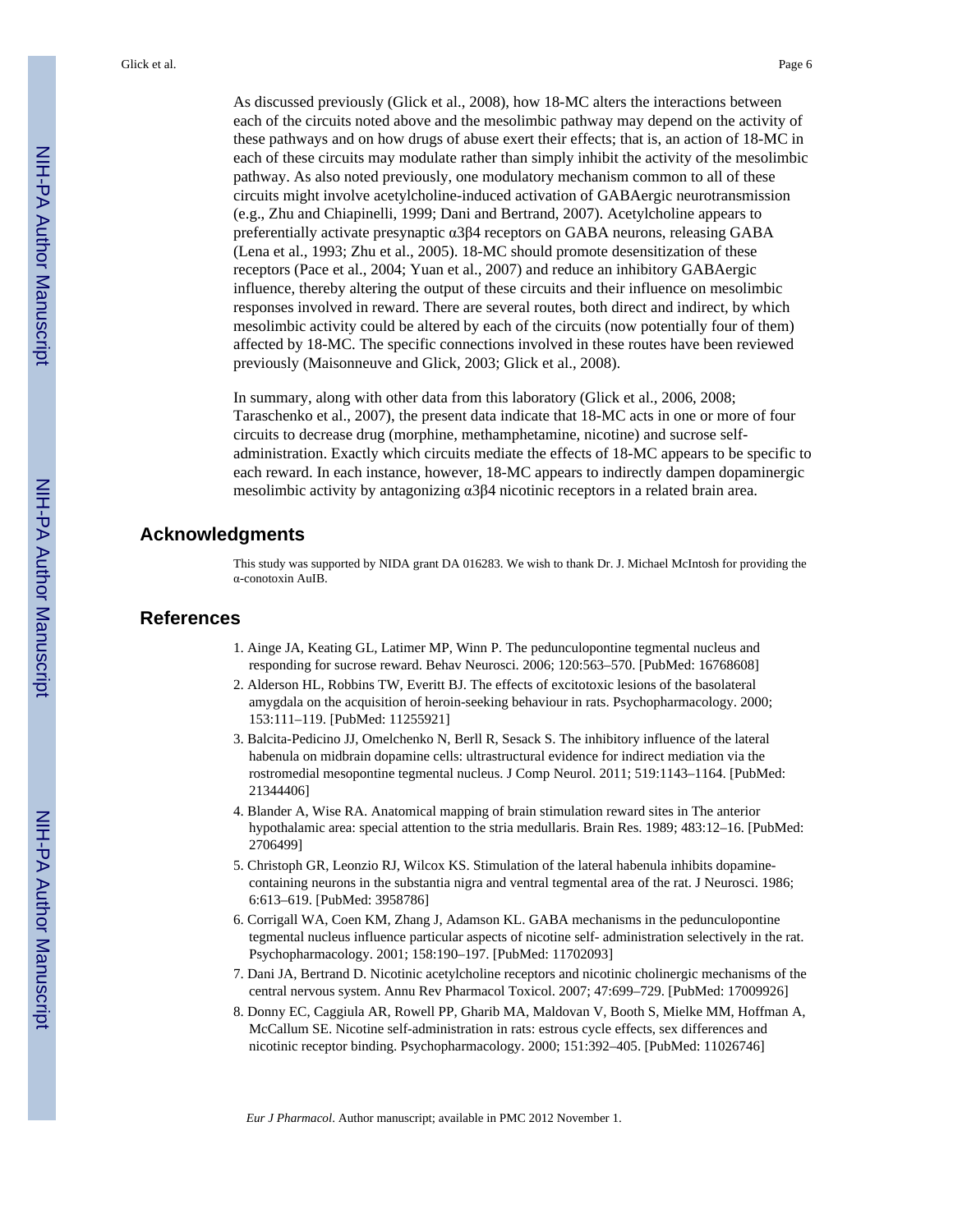- 9. Ellison G. Stimulant-induced psychosis, the dopamine theory of schizophrenia, and the habenula. Brain Res Rev. 1994; 19:223–239. [PubMed: 7914793]
- 10. Everitt BJ, Morris KA, O'Brien A, Robbins TW. The basolateral amygdala- ventral striatal system and conditioned place preference: further evidence of limbic-striatal interactions underlying reward-related processes. Neuroscience. 1991; 42:1–18. [PubMed: 1830641]
- 11. Fowler CD, Lu Q, Johnson PM, Marks MJ, Kenny PJ. Habenular α5 nicotinic receptor subunit signaling controls nicotine intake. Nature. 2011; 471:597–601. [PubMed: 21278726]
- 12. Glick SD, Kuehne ME, Maisonneuve IM, Bandarage UK, Molinari HH. 18-Methoxycoronaridine, a non-toxic iboga alkaloid congener: effects on morphine and cocaine self-administration and on mesolimbic dopamine release in rats. Brain Res. 1996; 719:29–35. [PubMed: 8782860]
- 13. Glick SD, Maisonneuve IM, Dickinson HA. 18-MC reduces methamphetamine and nicotine selfadministration in rats. Neuro Report. 2000a; 11:2013–2015.
- 14. Glick SD, Maisonneuve IM, Kitchen BA. Modulation of nicotine self- administration in rats by combination therapy with agents blocking α3β4 nicotinic receptors. Eur J Pharmacol. 2002b; 448:185–191. [PubMed: 12144940]
- 15. Glick SD, Maisonneuve IM, Kitchen BA, Fleck MW. Antagonism of α3β4 nicotinic receptors as a strategy to reduce opioid and stimulant self- administration. Eur J Pharmacol. 2002a; 438:99–105. [PubMed: 11906717]
- 16. Glick SD, Maisonneuve IM, Szumlinski KK. 18-Methoxycoronaridine (18-MC) and ibogaine: comparison of anti-addictive efficacy, toxicity and mechanisms of action. Ann NY Acad Sci. 2000b; 914:369–387. [PubMed: 11085336]
- 17. Glick SD, Ramirez RL, Livi JM, Maisonneuve IM. 18-Methoxy- coronaridine acts in the medial habenula and/or interpeduncular nucleus to decrease morphine self-administration in rats. Eur J Pharmacol. 2006; 537:94–98. [PubMed: 16626688]
- 18. Glick SD, Sell EM, Maisonneuve IM. Brain regions mediating α3β4 nicotinic antagonist effects of 18-MC on methamphetamine and sucrose Self- administration. Eur J Pharmacol. 2008; 599:91–95. [PubMed: 18930043]
- 19. Groenewegen HJ, Ahlenius S, Haber SN, Kowall NW, Nauta WJH. Cytoarchitecture, fiber connections, and some histochemical aspects of the Interpeduncular nucleus in the rat. J Comp Neurol. 1986; 249:65–102. [PubMed: 2426312]
- 20. Hentall ID, Abate KL, Wojcik RS, Andresen MJ. Nicotinic activity in the interpeduncular nucleus of the midbrain prolongs recovery from halothane anesthesia. Neuropharmacology. 1992; 31:1299–1304. [PubMed: 1361668]
- 21. Hentall ID, Gollapudi L. The interpeduncular nucleus regulates nicotine's effects on free-field activity. Neuroreport. 1995; 6:2469–2472. [PubMed: 8741744]
- 22. Hiroi N, White NM. The lateral nucleus of the amygdala mediates expression of the amphetamineproduced conditioned place preference. J Neurosci. 1991; 11:2107–2116. [PubMed: 2066777]
- 23. Ikemoto S, Qin M, Liu ZH. Primary reinforcing effects are triggered from multiple regions both inside and outside the ventral tegmental area. J Neurosci. 2006; 26:723–730. [PubMed: 16421292]
- 24. Ishibashi M, Leonard CS, Kohlmeter KA. Nicotinic activation of laterodorsal tegmental neurons: implications for addiction to nicotine. Neuropsychopharmacology. 2009; 34:2529–2547. [PubMed: 19625996]
- 25. Jhou TC, Geisler S, Marinelli M, Degamo BA, Zahm DS. The mesopontine rostromedial tegmental nucleus: a structure targeted by the lateral habenula that projects to the ventral tegmental area of Tsai and substantia nigra compacta. J Comp Neurol. 2009; 513:566–596. [PubMed: 19235216]
- 26. Ji H, Shepard PD. Lateral habenula stimulation inhibits rat midbrain dopamine neurons through a GABAA receptor–mediated mechanism. J Neurosci. 2007; 27:6923–6930. [PubMed: 17596440]
- 27. Kim U, Chang SY. Dendritic morphology, local circuitry, and intrinsic electrophysiology of neurons in the rat medial and lateral habenujlar nuclei of the epithalamus. J Comp Neurol. 2005; 483:236–250. [PubMed: 15678472]
- 28. Klink R, de Kerchove d'Exaerde A, Zoli M, Changeux JP. Molecular and physiological diversity of nicotinic acetylcholine receptors in the midbrain dopaminergic nuclei. J Neurosci. 2001; 21:1452–1463. [PubMed: 11222635]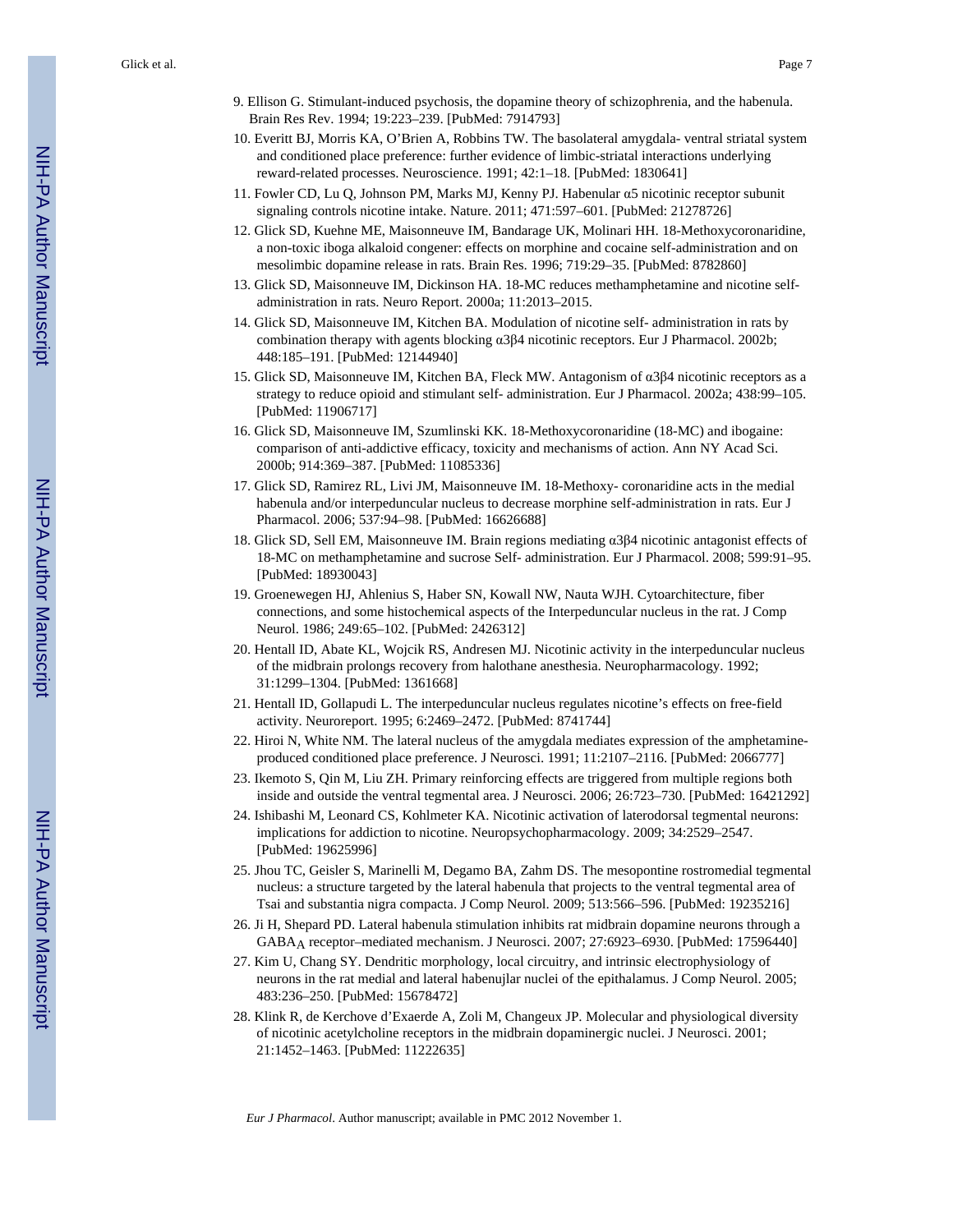- 29. Lanca AJ, Adamson KL, Coen KM, Chow BL, Corrigall WA. The pedunculopontine tegmental nucleus and the role of the cholinergic neurons in nicotine self-administration in the rat: a correlative neuroanatomical and behavioral study. Neuroscience. 2000; 96:735–742. [PubMed: 10727791]
- 30. Laviolette SR, Alexson TO, van der Kooy D. Lesions of the tegmental pedunculopontine nucleus block the rewarding effects and reveal the aversive effects of nicotine in the ventral tegmental area. J Neurosci. 2002; 22:8653–8660. [PubMed: 12351739]
- 31. Lena C, Changeux JP, Mulle C. Evidence for "preterminal" nicotinic receptors on GABAergic axons in the rat interpeduncular nucleus. J Neurosci. 1993; 13:2680–2688. [PubMed: 8501532]
- 32. Levin ED, Slade S, Johnson M, Petro A, Horton K, Williams P, Rezvani AH, Rose JE. Ketanserin, a 5-HT2 receptor antagonist, decreases nicotine self-administration in rats. Eur J Pharmacol. 2008; 600:93–97. [PubMed: 18950618]
- 33. Luo SQ, Kulak JM, Cartier GE, Jacobsen RB, Yoshikami D, Olivera BM, McIntosh JM. Conotoxin AuIB selectively blocks α3β4 nicotinic acetylcholine receptors and nicotine-evoked norepinephrine release. J Neurosci. 1998; 18:8571–8579. [PubMed: 9786965]
- 34. Maisonneuve IM, Glick SD. Anti-addictive actions of an iboga alkaloid congener: a novel mechanism for a novel treatment. Pharmacol Biochem Behav. 2003; 75:607–618. [PubMed: 12895678]
- 35. Matsumoto M, Hikosaka O. Lateral habenula as a source of negative reward signals in dopamine neurons. Nature. 2007; 447:1111–1115. [PubMed: 17522629]
- 36. Nishikawa T, Fage D, Scatton B. Evidence for, and nature of, the tonic inhibitory influence of habenulointerpeduncular pathways upon cerebral dopaminergic transmission in the rat. Brain Res. 1986; 373:324–336. [PubMed: 2424555]
- 37. Olmstead MC, Franklin KBJ. The development of a conditioned place preference to morphine: effects of lesions of various CNS sites. Behav Neurosci. 1997; 111:1313–1323. [PubMed: 9438800]
- 38. Pace CJ, Glick SD, Maisonneuve IM, Fleck MW. Mechanism of inhibitory action of ibogaine and 18-MC at nicotinic acetylcholine receptors. Soc Neurosci Abstr. 2003:#683.2.
- 39. Pace CJ, Glick SD, Maisonneuve IM, He LW, Jokiel PA, Kuehne ME, Fleck MW. Novel *iboga* alkaloid congeners block nicotinic receptors and reduce drug self-administration. Eur J Pharmacol. 2004; 492:159–167. [PubMed: 15178360]
- 40. Papke RL, Sanberg PR, Shytle RD. Analysis of mecamylamine stereoisomers on human nicotinic receptor subtypes. J Pharmacol Exp Ther. 2001; 297:646–656. [PubMed: 11303054]
- 41. Paxinos, G.; Watson, C. The Rat Brain in Stereotaxic Coordinates. 2. Academic Press Inc; San Diego, CA: 1986.
- 42. Perry DC, Xiao Y, Nguyen HN, Musachio JL, Davila-Garcia MI, Kellar KJ. Measuring nicotinic receptors with characteristics of alpha4beta2, alpha3beta2 and alpha3beta4 subtypes in rat tissues by autoradiography. J Neurochem. 82:468–481. [PubMed: 12153472]
- 43. Rezvani AH, Overstreet DH, Yang Y, Maisonneuve IM, Bandarage UK, Kuehne ME, Glick SD. Attenuation of alcohol consumption by a novel non-toxic ibogaine analog (18 methoxycoronaridine) in alcohol preferring rats. Pharmacol Biochem Behav. 1997; 58:615–619. [PubMed: 9300627]
- 44. Rho B, Glick SD. Effects of 18-methoxycoronardine on acute signs of morphine withdrawal in rats. Neuro Report. 1998; 9:1283–1285.
- 45. Rompre PP, Miliaressis E. Pontine and mesencephalic substrates of self- stimulation. Brain Res. 1985; 359:246–259. [PubMed: 4075148]
- 46. Shinonaga Y, Takada M, Mizuno N. Topographic organization of collateral projections from the basolateral amygdaloid nucleus to both the prefrontal cortex and nucleus accumbens in the rat. Neuroscience. 1994; 58:389–397. [PubMed: 8152545]
- 47. Shoaib M, Stolerman IP. Conditioned taste aversions in rats after intracerebral administration of nicotine. Behav Pharmacol. 1995; 6:375–385. [PubMed: 11224346]
- 48. Sutherland RJ, Nakajima S. Self-stimulation of the habenular complex in the rat. J Comp Physiol Psychol. 1981; 95:781–791. [PubMed: 6975784]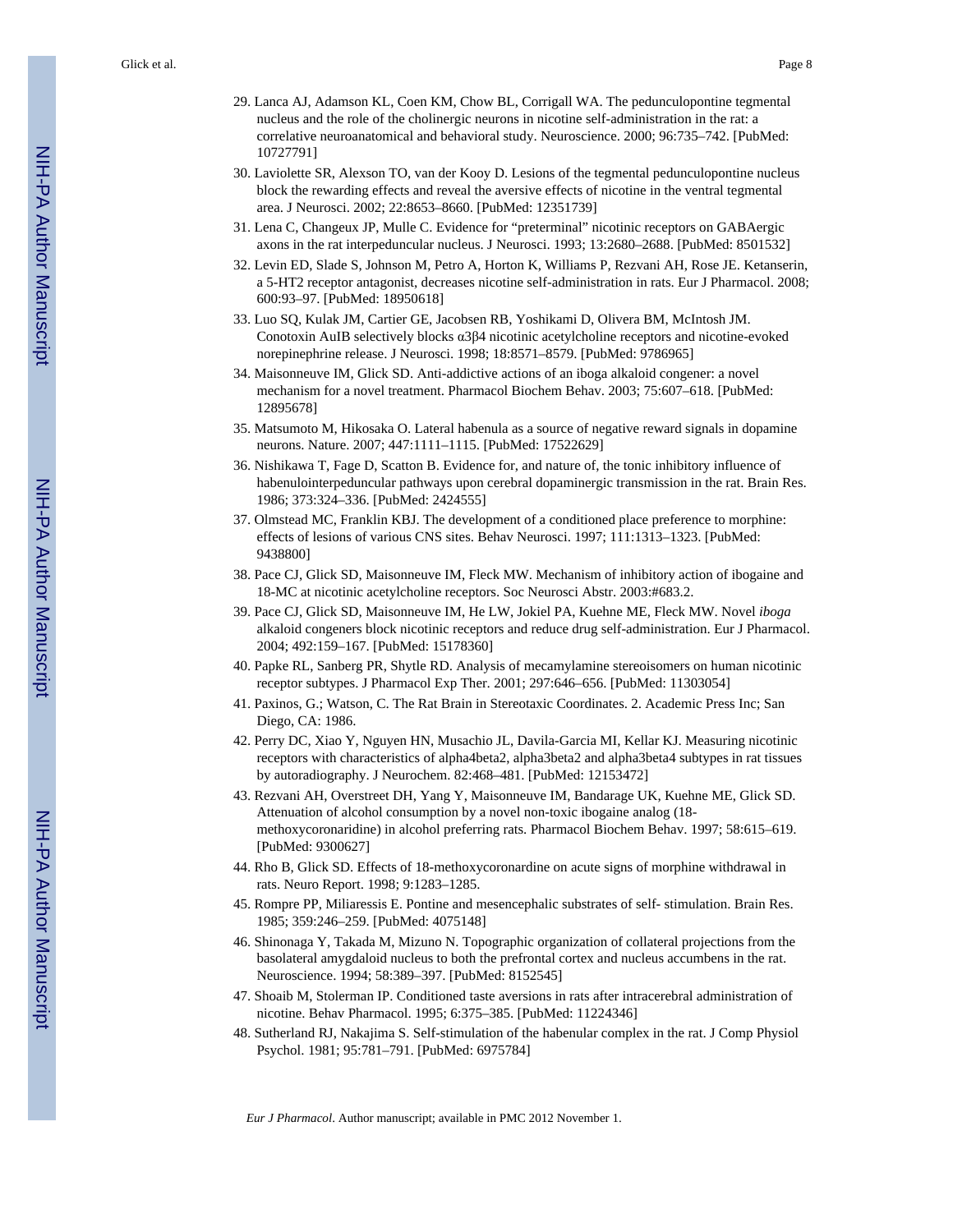Glick et al. Page 9

- 49. Taraschenko OD, Shulan JM, Maisonneuve IM, Glick SD. 18-MC acts in the medial habenula and interpeduncular nucleus to attenuate dopamine sensitization to morphine in the nucleus accumbens. Synapse. 2007; 61:547–560. [PubMed: 17447255]
- 50. Vachon MP, Miliaressis E. Dorsal diencephalic self-stimulation: a movable electrode mapping study. Behav Neurosci. 1992; 106:981–991. [PubMed: 1472297]
- 51. Weeks, JR. Long-term intravenous infusion. In: Myers, RD., editor. Methods in Psychobiology. Vol. 2. Academic Press; New York: 1972. p. 155-168.
- 52. Whitelaw RB, Markou A, Robbins TW, Everitt BJ. Excitotoxic lesions of the basolateral amygdala impair the acquisition of cocaine-seeking behaviour under a second-order schedule of reinforcement. Psychopharmacology. 1996; 127:213–224. [PubMed: 8912399]
- 53. Yuan XJ, Arias HR, Glick SD, Kuehne ME. Characterization of the 18- methoxycoronaridine binding site on the nicotinic acetylcholine receptor. J Neurochem. 2007; 102 (Suppl 1):271.
- 54. Zhu PJ, Chiappinelli VA. Nicotine modulates evoked GABAergic transmission in the brain. J Neurophysiol. 1999; 82:3041–3045. [PubMed: 10601439]
- 55. Zhu PJ, Stewart RR, McIntosh JM, Weight FF. Activation of nicotinic acetylcholine receptors increases the frequency of spontaneous GABAergic IPSCs in rat basolateral amygdala neurons. J Neurophysiol. 2005; 84:3081–3091. [PubMed: 16033935]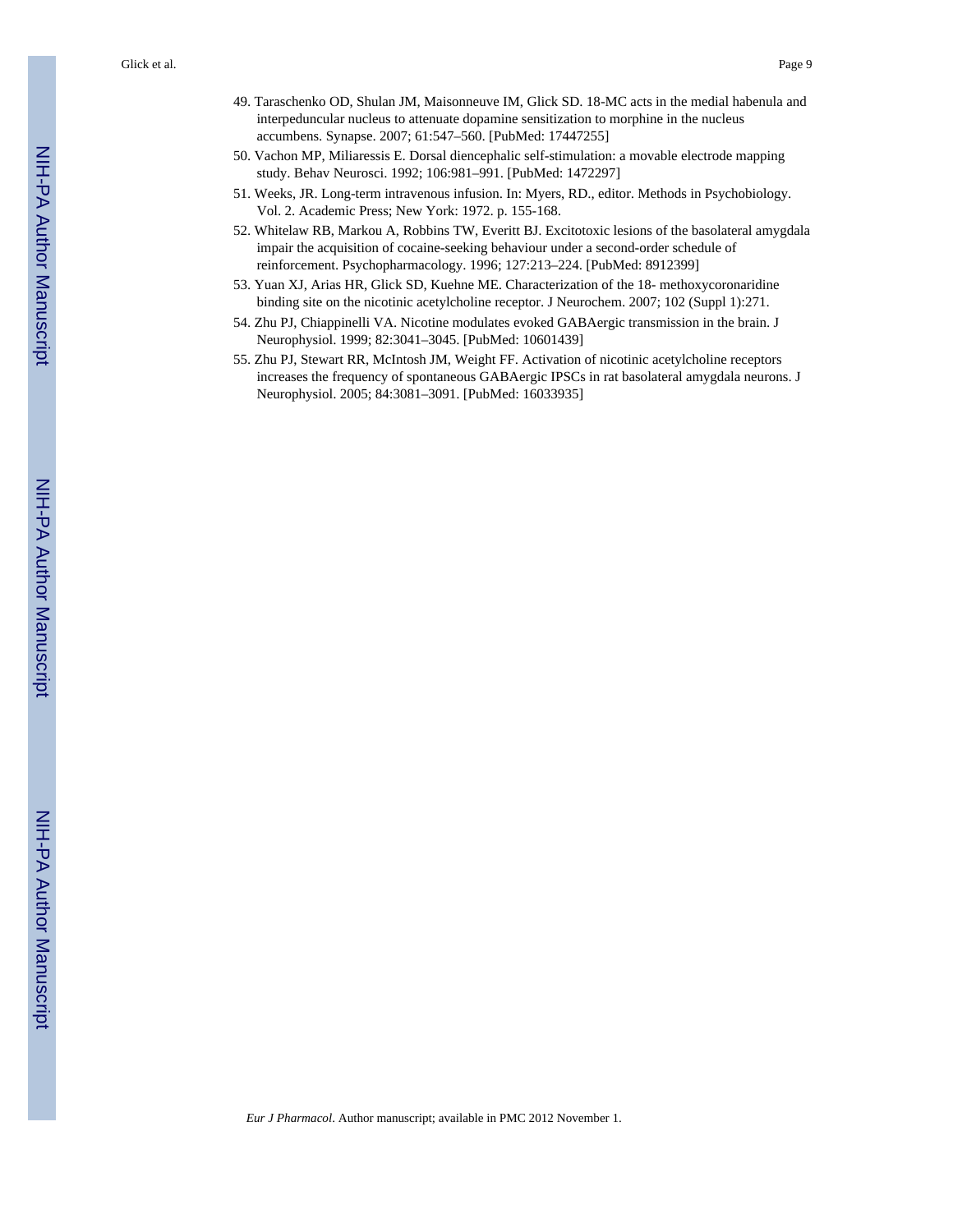

# **Figure 1.**

Effects of local infusion of 18-MC into the medial habenula (MHb) and interpeduncular nucleus (IPN) on nicotine self-administration. Baseline nicotine infusions averaged (±S.E.M.) 22.1±1.1 and 23.6±1.3 for rats in the MHb and IPN groups, respectively. Each data point represents the mean (±S.E.M.) percent of baseline of 6–9 rats. \*Significant difference between drug and baseline (paired t-test, P<0.05–0.02).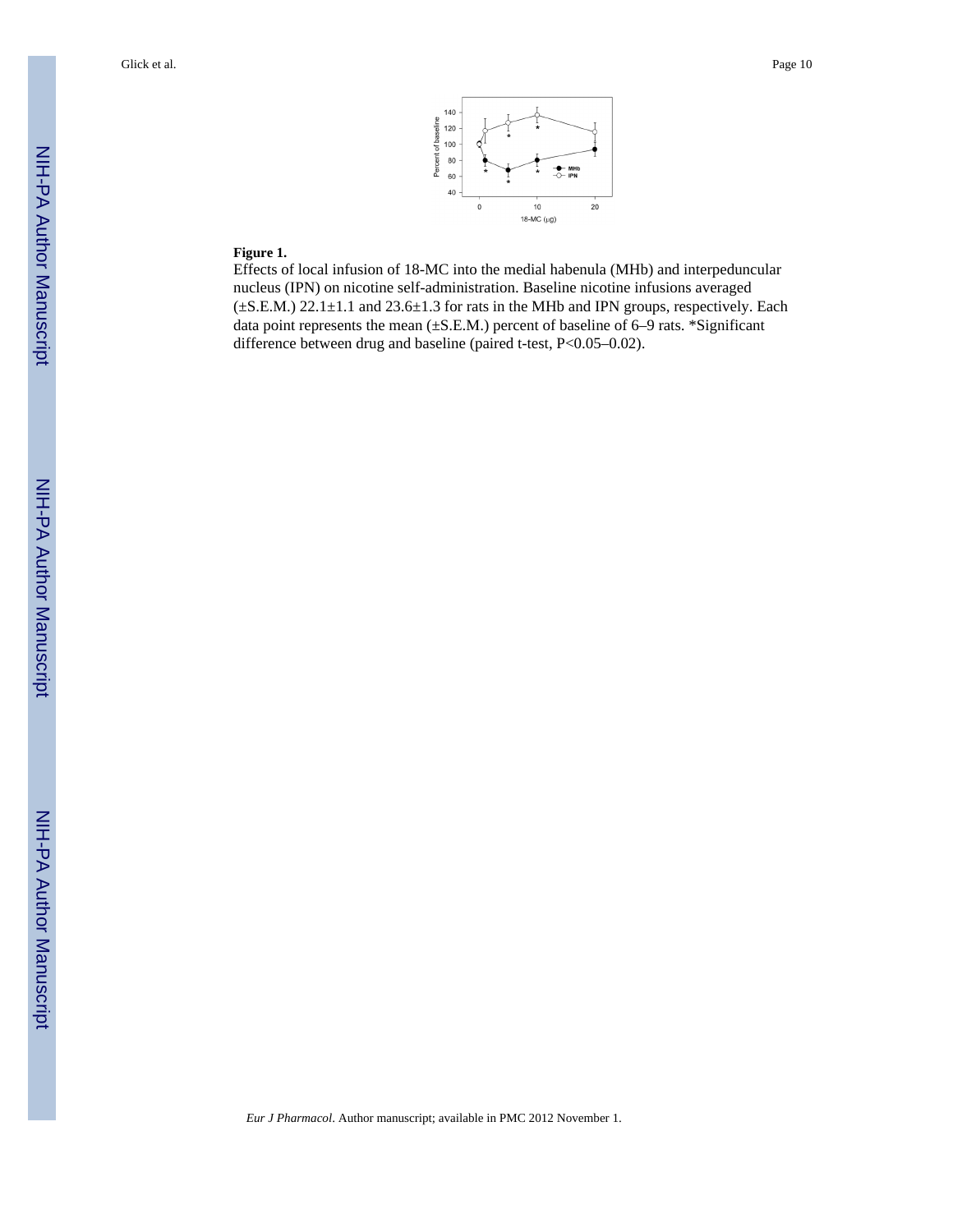

#### **Figure 2.**

Effects of local infusion of 18-MC into the basolateral amygdala (BLA), dorsolateral tegmentum (DLT) and ventral tegmenal area (VTA) on nicotine self-administration. Baseline nicotine infusions averaged  $(\pm S.E.M.)$  21.5 $\pm 1.1$ , 22.5 $\pm 1.4$  and 22.3 $\pm 1.2$  for rats in the BLA, DLT and VTA groups, respectively. Each data point represents the mean (±S.E.M.) percent of baseline of 6–7 rats. \*Significant difference between drug and baseline (paired t-test, P<0.05–0.02).